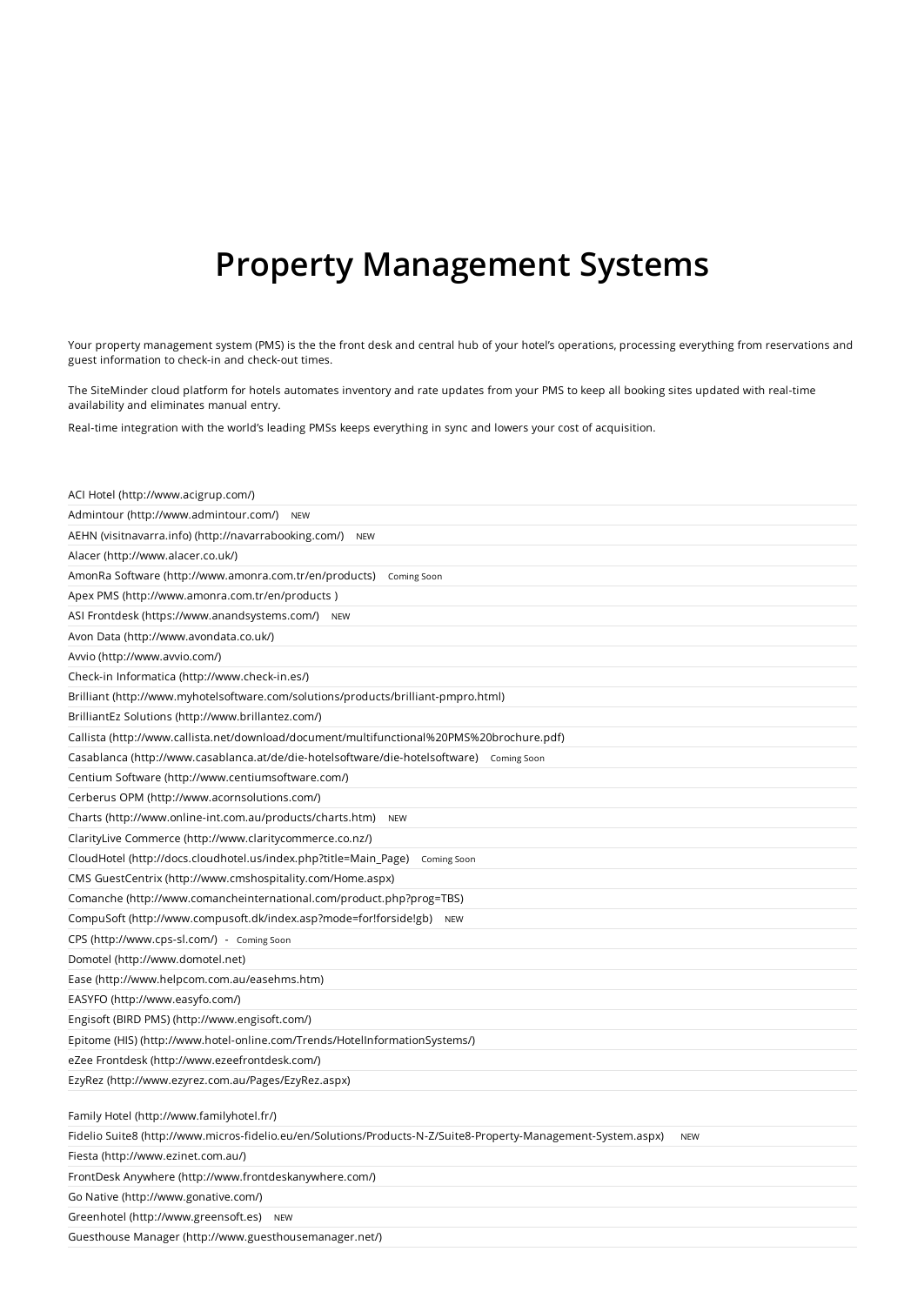| GuestPoint (http://www.centiumsoftware.com/guestpoint/media.html)                                                                                    |
|------------------------------------------------------------------------------------------------------------------------------------------------------|
| HART-PMS (http://hart-pms.com)                                                                                                                       |
| hetras (http://www.hetras.com/en/)                                                                                                                   |
| Host (http://www.hostpms.com/) NEW                                                                                                                   |
| High Level Software (http://www.high-level-software.com/)                                                                                            |
| Hotelier (http://www.hotelier.co.za/)                                                                                                                |
| Hotelite (http://www.hotelsoftware.co.id)                                                                                                            |
| Hotelerum (http://www.hotelerum.com/en)                                                                                                              |
| Hotelogix (http://www.hotelogix.com/)                                                                                                                |
| Hotelware (http://www.theovauhs.com/main.aspx?module=Item1&pageId=1003&itemId=64)<br>Coming Soon                                                     |
| Hospitality Solutions (http://www.hsolutions.co.za/)                                                                                                 |
| Host (http://www.hostpms.com/)                                                                                                                       |
| Hotel Perfect (http://www.hotelperfect.co.uk/Home.aspx)                                                                                              |
| HotelTime (http://www.hoteltime.cz/firma/cs/)<br><b>NEW</b>                                                                                          |
| Hotline Frontoffice (http://www.hotlinesoftware.de/hotelsoftware/hotelprogramm/)<br><b>NEW</b>                                                       |
| HS/3 Hotelsoftware (http://www.hs3-hotelsoftware.de/)                                                                                                |
| Ibelsa.rooms (http://www.ibelsa.com)                                                                                                                 |
| iBooking Reservas Inteligentes (http://ibooking.com.br)                                                                                              |
| IDPMS (http://www.hotelconcepts.com/solutions/products/idpms.html)                                                                                   |
| In1 Solutions (http://www.in1solutions.com/online-distribution-systems)                                                                              |
| Indra (http://www.in1solutions.com/online-distribution-systems)                                                                                      |
| Infor HMS (http://go.infor.com/infor-hms/)                                                                                                           |
| INNkeeper (http://www.psd.co.za/software/innkeeper)                                                                                                  |
| Innstand B2S (http://www.innstant.com/)                                                                                                              |
| IQWare (http://www.iqwareinc.com/)                                                                                                                   |
| ITS-RezExchange (http://www.itsrezexchange.com/)                                                                                                     |
| KeepMeBooked (http://www.keepmebooked.com/frontpage/easy-booking-software)                                                                           |
| Keystone Hotel (http://www.kbsconnect.com)                                                                                                           |
| Little Hotelier (http://www.littlehotelier.com/)                                                                                                     |
|                                                                                                                                                      |
| Lodgit Desk (http://www.lodgit-hotel-software.com/)<br><b>NEW</b>                                                                                    |
| Maestro PMS (http://www.lodgit-hotel-software.com/) NEW (http://www.lodgit-hotel-software.com/)                                                      |
| Maxial (http://www.maxial.net/)                                                                                                                      |
| Millennium Soft (http://www.millenium-soft.com/)                                                                                                     |
| MotelMate (http://www.motelmate.co.nz/mm_details.php)                                                                                                |
| MyFidelio.net (http://www.myfidelio.net/mf/pms.html)                                                                                                 |
| Newbook (http://newbook.com.au)                                                                                                                      |
| NewHotel (http://www.newhotel.com/en/Global/Newhotel.aspx)                                                                                           |
| Newsoft (http://www.newsoft.co.th) Coming Soon                                                                                                       |
| Oasis Hospitality Software (http:/www.oasispms.com/)<br>Coming Soon                                                                                  |
| OpenHotelier PMS (http://openhotelier.com/)                                                                                                          |
| Opera Light                                                                                                                                          |
| Opera PMS (http://www.micros-fidelio.eu/en/Solutions/Products-N-Z/OPERA-Property-Management-System.aspx)                                             |
| PANstrat Solutions (http://www.panstrat.co.za/)                                                                                                      |
| Par Springer Miller (http://www.springermiller.com/en/solutions/hospitality-management/booking-center.html)                                          |
| Pelican Hotel Solutions (http://www.pelicansolution.com/)                                                                                            |
| Power Pro (http://ppsolution.com/en/index.php?option=com_content&task=view&id=15&Itemid=36)                                                          |
| PowerYourRoom (http://www.poweryourroom.com/)                                                                                                        |
|                                                                                                                                                      |
| Prologic First (http://www.prologicfirst.com/)                                                                                                       |
| Prospero (http://www.thehotelsoftware.com/)<br>Coming Soon                                                                                           |
| Protel PMS (http://www.protel.net)                                                                                                                   |
| Pyxis (http://www.thepyxis.net/)                                                                                                                     |
| Q Home (http://www.q-management.com/about.html) Res:Harmonics (http://www.resharmonics.com/)                                                         |
| Resbook/Availabilty (http://www.availability.co.nz/)                                                                                                 |
| <b>Reservation Master</b>                                                                                                                            |
| Resort Manager (http://www.littlefishcom.net/) /Little Fish                                                                                          |
| Resort Suite (http://www.resortsuite.com/) - Coming Soon                                                                                             |
| RezBook/RubberTree (http://www.capterra.com/hospitality-property-management-software/spotlight/2461/RezBook/Rubber%20Tree%20Software?<br>id=9834739) |
| RezEasy (http://www.hallisoft.com/)                                                                                                                  |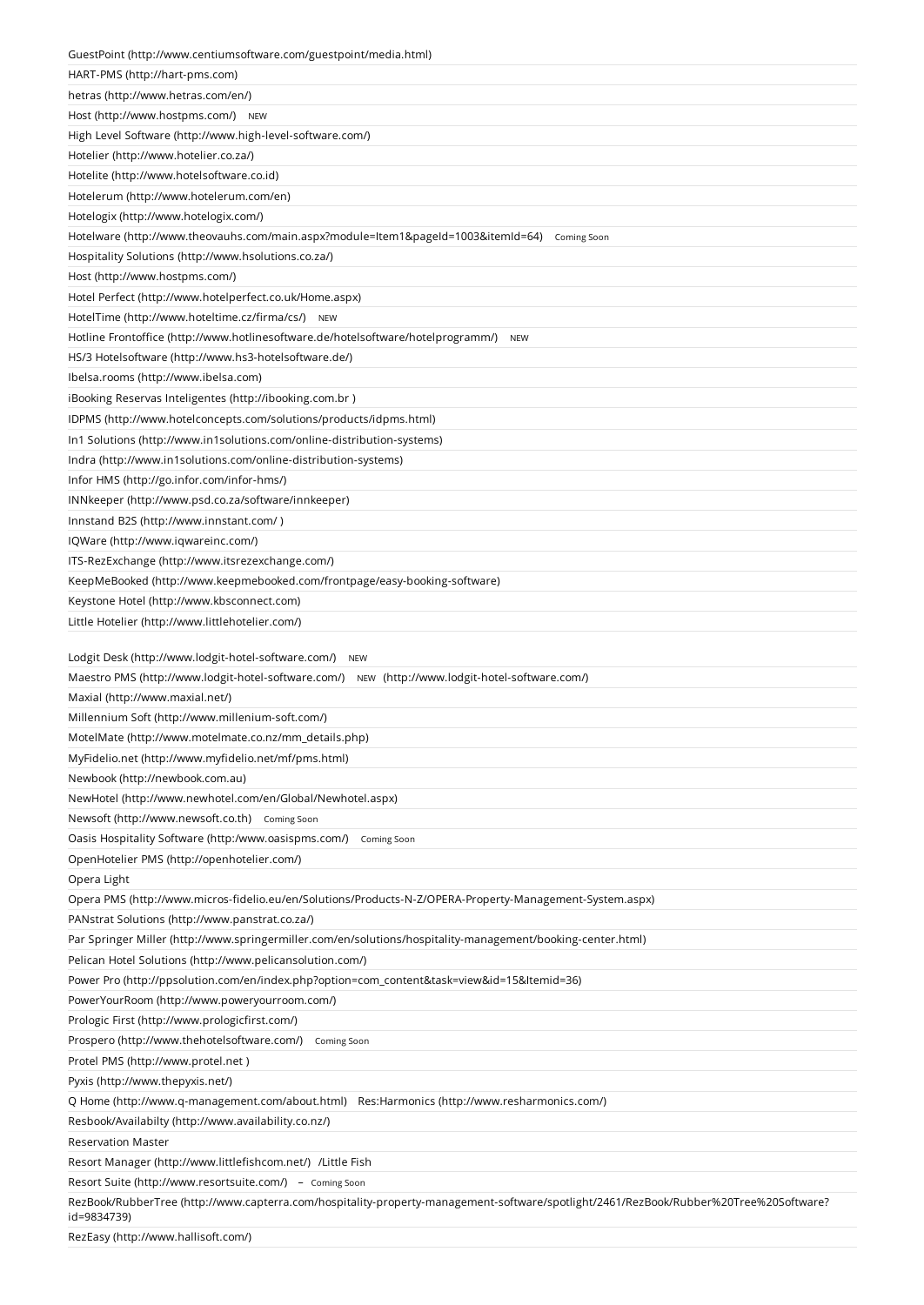| RMS (http://www.rms.com.au/Our-Products/RMS-Apartment/)                                |
|----------------------------------------------------------------------------------------|
| Roomer (http://roomerhotelsystem.com/)                                                 |
| RoomKey PMS (http://www.roomkeypms.com/)                                               |
| roomMaster (http://www.roommaster2000.co.uk/)                                          |
| Roonsoft (http://roonsoft.co.nz/software.html)                                         |
| Satin (http://www.satin.com.au/)                                                       |
| Semper (http://www.semper.co.za/)                                                      |
| SIHOT (http://www.sihot.com/en)                                                        |
| SkyTouch Hotel OS (http://www.skytouchtechnology.com/our-solutions/our-solutions.aspx) |
| Skyware Systems (http://www.skywaresystems.com/) NEW                                   |
| SmartFX (http://www.smartfx.co.nz/)                                                    |
| SPI Timeshare Software (http://www.spiinc.com/)<br><b>NEW</b>                          |
| Starfleet (http://www.starfleet-software.com.au/)                                      |
| Starlight PMS (http://www.infor.com/industries/hospitality/)                           |
| T4W / Cangooroo (http://cangooroo.net/en/home.htm) NEW                                 |
| Tesipro - SIGH-ULYSES (http://www.tesipro.com/)                                        |
| Top Hotel (http://www.topsys.fr/) NEW                                                  |
| Verial Hotel PMS (http://www.verialhotel.es/)                                          |
| VHP (http://www.sindata.net/index.php?option=com_content&task=view&id=58&Itemid=70)    |
| Visual Matrix (http://www.visualmatrixpms.com/)                                        |
| WebRezPro (http://www.webrezpro.com/)                                                  |
| Welcome Computer Systems (http://www.welcome-computers.co.uk/)                         |
| WellBooked (http://resa.wellbooked.fr/FRONT/CheckAvailability)                         |
| Winhotel                                                                               |
| WysePMS (http://www.maxxton.com/newyse/wysepms) Coming Soon                            |
| Xn Hotel Systems (http://www.xnhotels.com/) Coming Soon                                |
| Zalion (http://www.zalion.com/)                                                        |
| Zeus Tecnologia (http://www.zeustecnologia.com/public/default.aspx) Coming Soon        |



# Find out how easy it is to integrate your PMS and go global with 250+ online booking sites.

TALK TO AN EXPERT  $\longrightarrow$